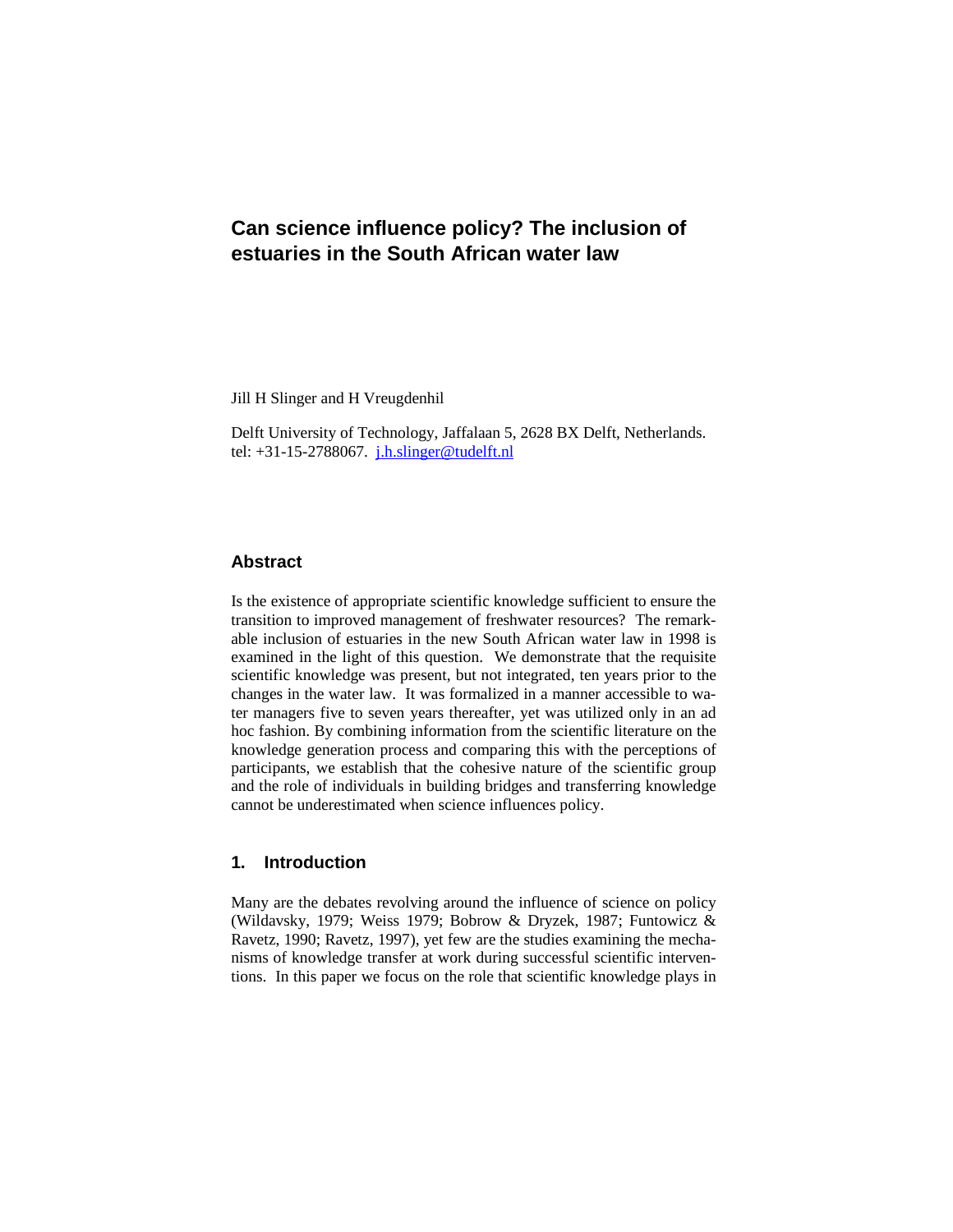the formulation of new legislation; the path of the knowledge development itself and the interaction with water and research managers active in the arenas of water policy in South Africa in the period 1986 to 1998. We also examine the effects of this legislation on the operational management of water resources and estuaries, in particular, in the period thereafter. It is noteworthy that whereas at the outset estuaries were regarded as elements of the marine system, in the new freshwater legislation they are regarded as elements of the continuum of a river from its source to its sink, the sea. This fundamental shift in their legal status reflects a change in perspective on the role of freshwater in determining the character and functioning of estuarine systems. How did this perspective alter and what influence did scientific knowledge development exert on this process?

In examining the role that science and scientists played in influencing estuarine policy in South Africa, we identify various phases in the policy process. We differ from other authors in that we include the idea generation or germination phase and do not begin only from its initial manifestation in institutional transformation. Indeed, we explore the transfer of knowledge from the conception, through the scientific incubation and development, the messy birth process with its initial critical examination, to the careful testing and then the adoption by the policy agency. The final phases of operationalization and successful implementation receive attention, but do not form the primary focus of the paper.

We are able to demonstrate that whereas knowledge development is a necessary condition for the transition represented by the inclusion of estuaries in the South African fresh water law, it is by no means a sufficient condition. Instead, a network understanding of the science—driven knowledge transfer process and an understanding of the societal –institutional context are suggested as complimentary sources to explain this remarkable phenomenon.

# **2. Method**

An historical exposition of the development of knowledge of the role of freshwater in South African estuaries was undertaken based on literature surveys of both refereed scientific publications and those in the grey literature. The synthesis of knowledge and its formalization in simulation models, expert systems and categorizations were examined as indicators of the development of a common knowledge base. The process of knowledge transfer was explored using documents such as workshop proceedings, conference proceedings and the minutes of the steering committee meet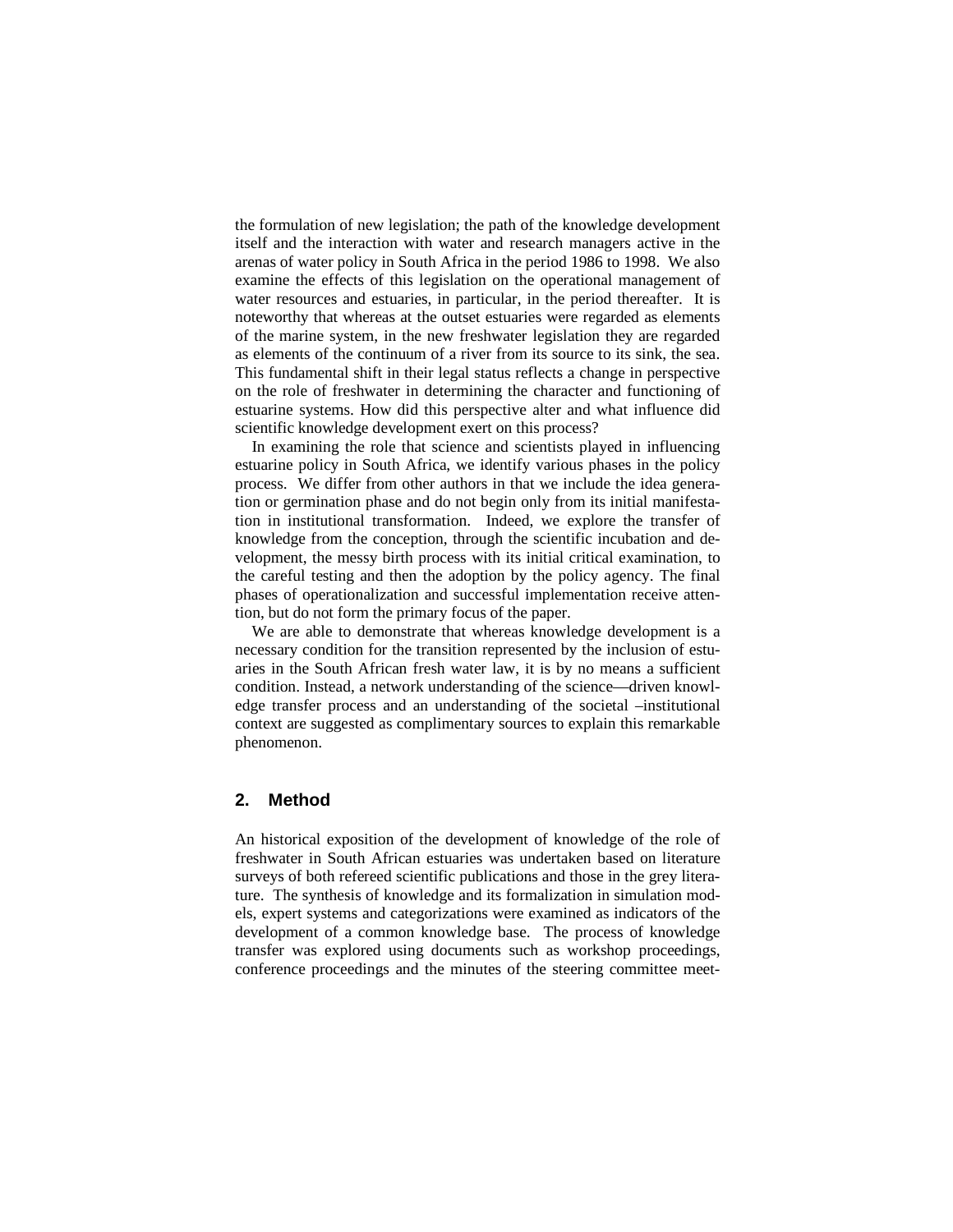ings of relevant research projects. Where no such documentation was accessible, we present the views of the primary author who herself participated in the knowledge transfer process from 1986 to 1998. The validity of the subjective insights of the primary author were checked in interviews conducted with key research managers, policy agency representatives and scientists involved in estuarine science and its application in the period 1986 to 2006. The information obtained in the interviews was used to verify the interpretation placed on the preceding information sources. Where there was a divergence in viewpoints, these are reported faithfully hereafter.

The reflective insights on the process of knowledge development and transfer obtained via the interviews lead to new insights on the roles of individuals, social networks and the socio-political context in determining the influence of knowledge of the estuarine scientists on South African water policy.

# **3. Results**

#### **3.1 The development of knowledge of the role of freshwater in South African estuaries**

Estuaries have long been regarded as the margins of the marine system. Their definition as "a semi-enclosed coastal body of water which has a free connection to the open sea and within which sea water is measurably diluted with fresh water derived from land drainage" (Cameron & Pritchard, 1963) emphasizes this. However, although the critical role of freshwater in determining the hydrodynamic character of an estuary was recognized from the outset (Dyer, 1973), the connection between this and the unique biotic assemblage of individual South African estuaries was only studied in the 1980's and beyond. Early, authoritative texts (Begg, 1978; Heydorn and Tinley, 1980; Day, 1981) emphasize estuaries as elements of the coast and explore regional differences and similarities in the habitats they provide for estuarine flora and fauna.

Concurrently, coastal engineers attempted to explain the intermittent closure and opening of the mouths of many South African estuaries (CSIR, 1980) using the sediment transport formulae of Ackers and White (1973), Bruun and Gerritsen (1960) and the observations of O'Brein (1969).

In the early eighties, the focus shifted to the detailed study of individual estuarine systems. The mouths and adjacent berms of certain estuaries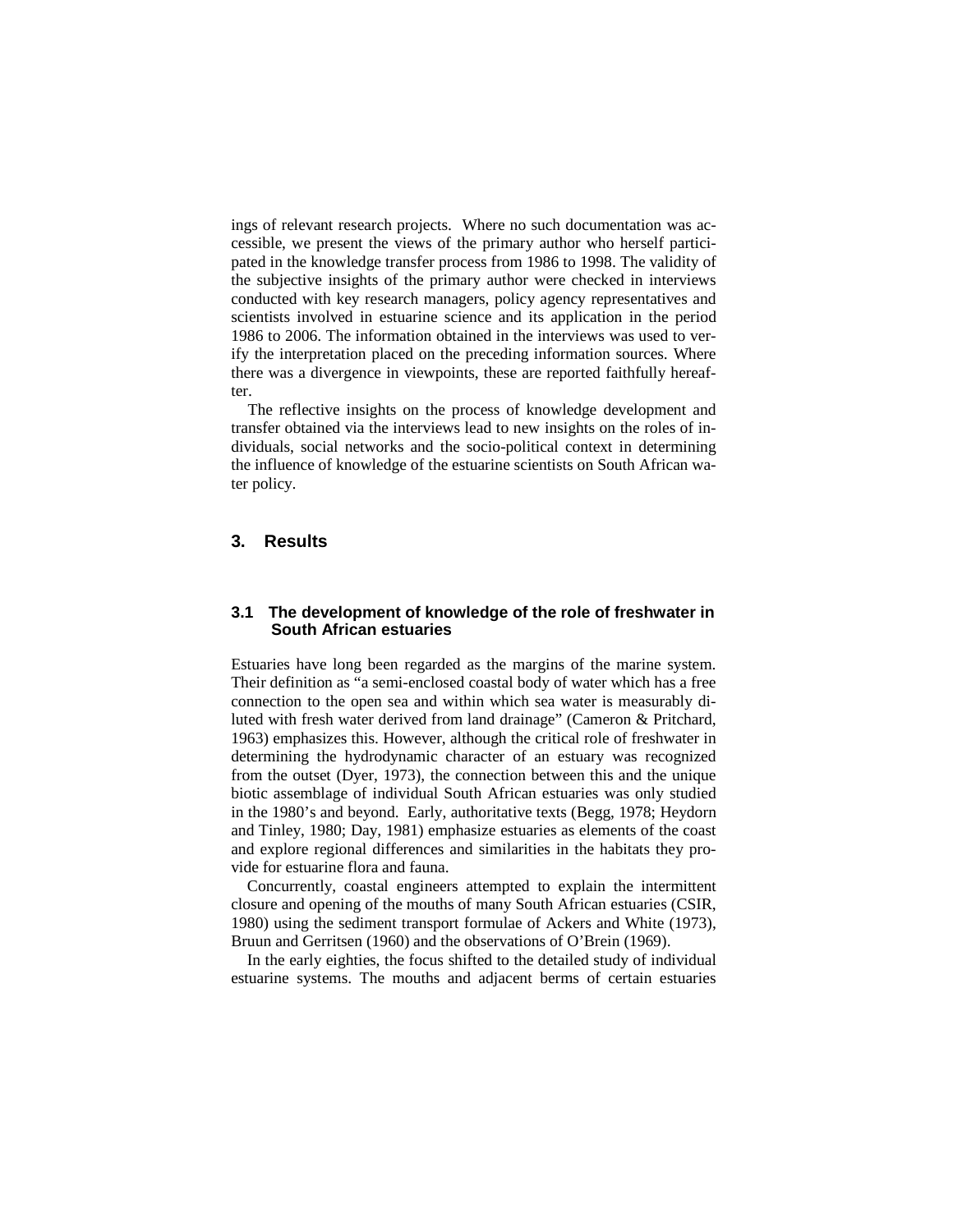were surveyed annually for the Department of Environmental Affairs and synopses of available information on the estuaries of the Cape region were prepared by the Estuarine and Coastal Research Unit of the CSIR. Surveys of individual estuaries were undertaken regularly to supplement the available information and enable these synopses to be completed. However, many of these surveys did not extend to the head of the estuaries, but focussed on the marine-dominated region near the mouth. Consequently, detailed knowledge of individual systems consisted primarily in knowledge of the marine and brackish ecosystem components. Little was known of the dynamics and features of the upper, freshwater-dominated reaches of South African estuaries.

In 1986, hydrologists from the Department of Water Affairs published a report on the freshwater requirements of estuaries and lakes (Jezewski & Roberts, 1986). They wished to establish the volume of freshwater on an annual basis that could not be stored in an upstream impoundment for use, but would need to be released to an estuary to ensure that the mouth condition before and after construction remained similar. They deemed the annual average evaporation from the surface and the volume of water of a flood with a return period of 1 in 2 years adequate as annual freshwater input to an estuary.

The publication of this report, the subsequent low freshwater inflows to estuaries where dams already existed, and the anticipation of such problems in estuaries where upstream impoundments were planned, led to ongoing disquiet amongst estuarine scientists (Allanson, 1992). This was marked by several notable publications on the effects of freshwater deprivation on estuaries (Reddering, 1988; Whitfield & Bruton, 1989). Indeed, detailed studies conducted in the late eighties and early nineties led to a growth of understanding of the hydrodynamic and biotic responses to alterations in freshwater flow on estuaries (Slinger *et al*.,1994; Whitfield & Wooldridge 1994). These concerns were clarified when a Water Research Commission research project focused on determining the freshwater requirements of estuarine fauna in the Cape coastal region experienced difficulties developing a uniform methodology. Within six months, a workshop to which all estuarine scientists were invited, was hosted by the Water Research Commission (WRC Workshop Proceedings, 1992). A research proposal aimed at informing the existing decision making procedures of water managers regarding the freshwater requirements of estuaries was formulated at this workshop.

The Co-ordinated Research Programme on Decision Support for the Conservation and Management of Estuaries (WRC Contract number 577, 1992) received funding in 1993 and the first efforts to jointly codify the knowledge of South African estuarine scientists and engineers in a format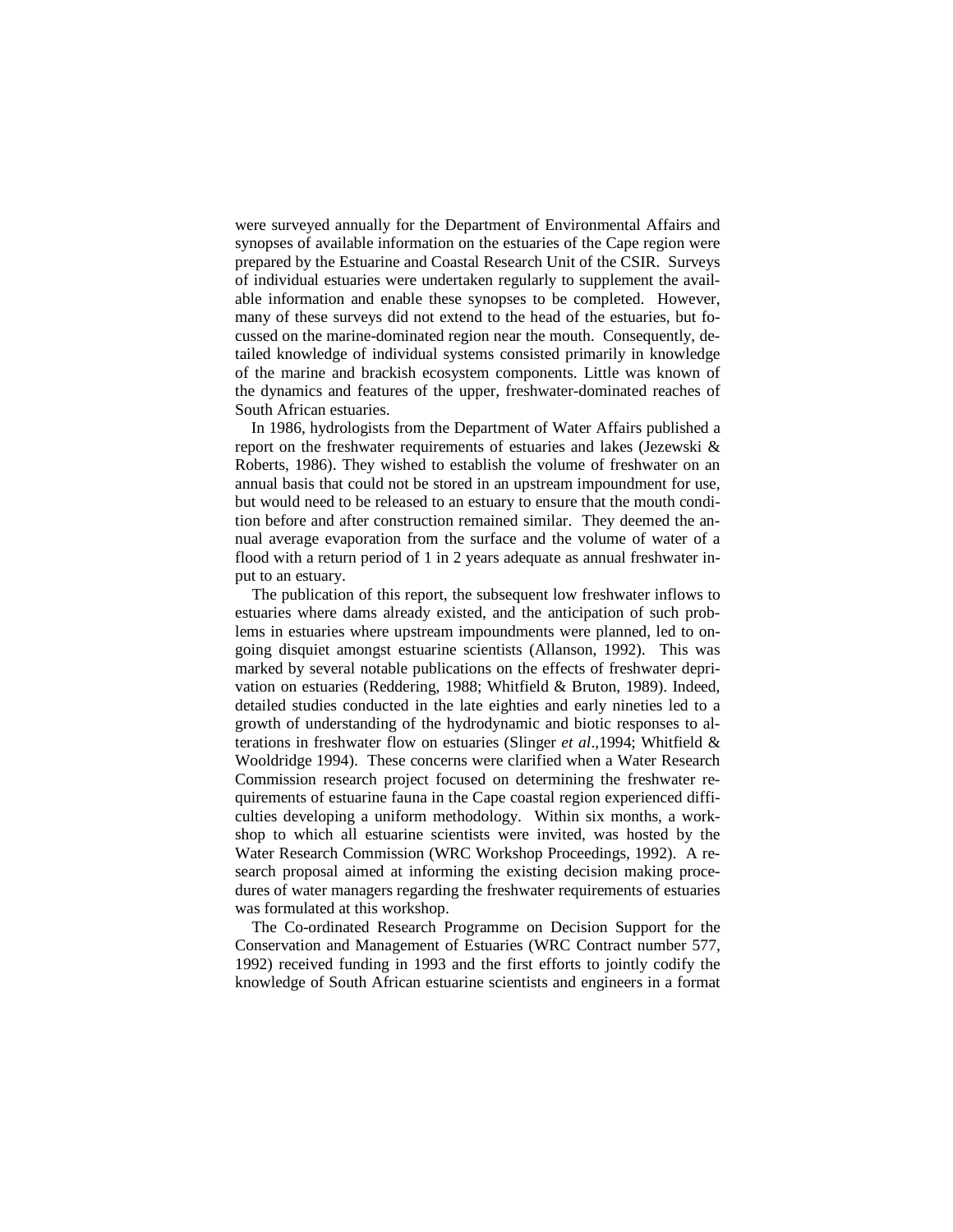suitable for use by water managers was initiated. The formalization of the effects of reduced freshwater flows on the hydrodynamics, water quality and on floral and faunal indicator species was undertaken initially by linking five existing mathematical models (Breen & Slinger, 1995). The integrated predictive capability was later expanded to include a sixth model and to accommodate a formal procedure for accessing the expert knowledge of biologists and including this routinely in predictions of the effects of changes in freshwater inflows to estuaries (Slinger, 1996). As such, this sub-project was able to demonstrate that the predictive capability applied to estuaries that were permanently or intermittently open and extended over both the short and long term. In addition, an updated synopsis of available information and an importance rating system aimed at assessing the relative significance of individual estuaries within bio-geographic regions and nationally was developed and tested in another sub-project (Whitfield, 2000). By July 1995, the estuarine scientific community had demonstrated that the estimation of the freshwater requirements of estuaries in South Africa according to Jezewski and Roberts (1986) were woefully inadequate and had developed procedures for predicting the consequences of altering freshwater flows to estuaries.

Concurrently, river scientists and hydraulic engineers had developed and were testing the building block methodology for determining the freshwater requirements of rivers (King & Tharme, 1994; King & Louw 1998; Tharme *et al.* 1998). Estimations of the freshwater requirements at the meeting point between river and estuary frequently differed substantially with the estuarine scientists often estimating far higher volumes than riverine scientists. Late in 1995, a workshop was convened by the Department of Water Affairs in which key estuarine scientists were requested to explain and justify their views to some of the key river scientists and water managers (Whitfield & O'Keeffe, 1995). Following this workshop, in which the river scientists accepted that the differences in the biophysical environment of estuaries and rivers led to the need for different approaches, the Department of Water Affairs and Forestry went on to request estuarine scientists to conduct studies on the freshwater requirements of estuaries on an ad hoc basis.

In 1996, with a new Minister of Water Affairs at the helm, this hot coal could no longer be ignored. Members of the estuarine scientific community were approached for assistance in drafting the new South African Water Bill and estuaries were to be included as integral components of a river basin. This represented a major departure from tradition in that the Water Act had remained unchanged from 1966. Initially, the contributions of the estuarine scientists were limited to the provision of descriptions of the methods then followed for assessing the freshwater requirements of an es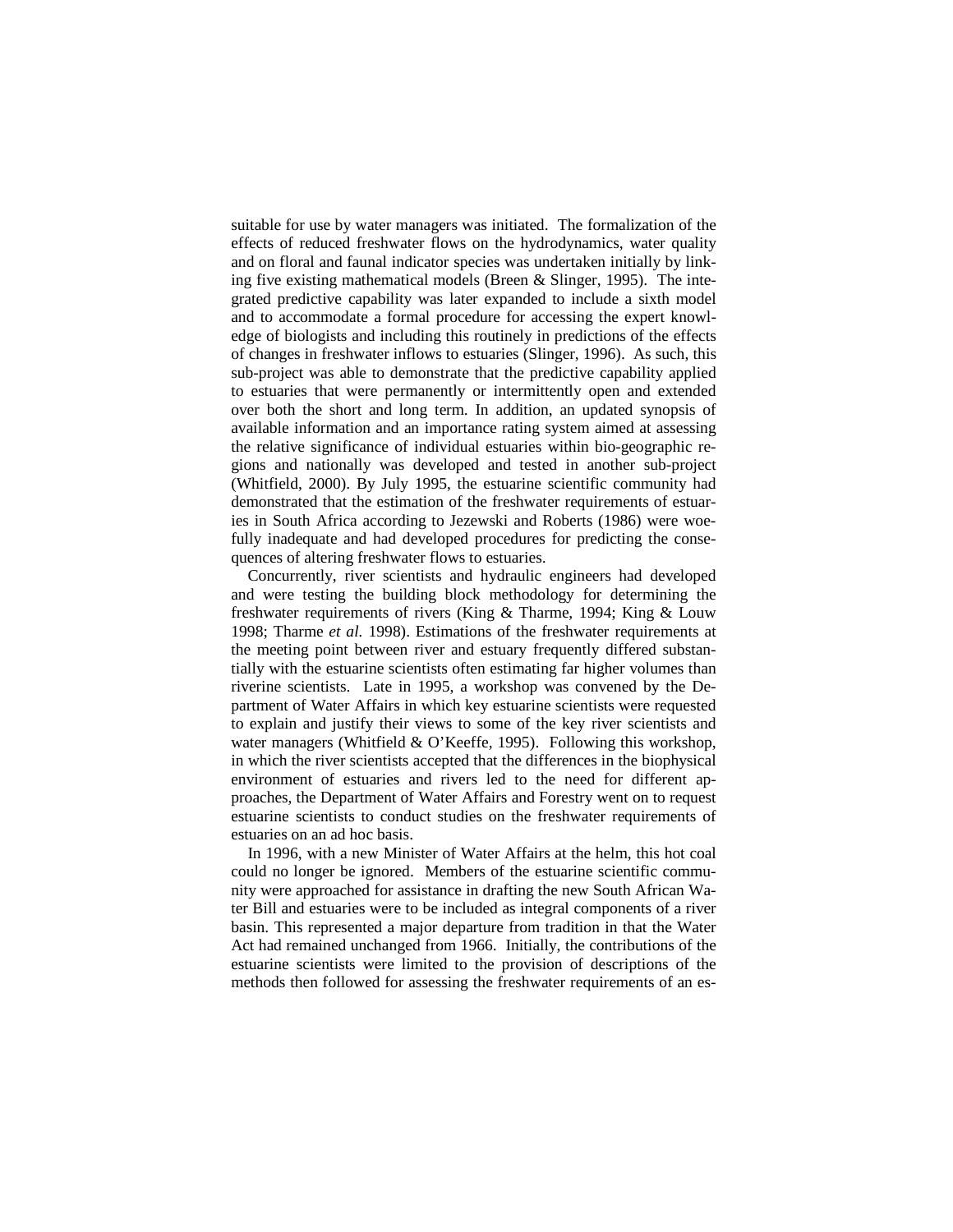tuary. The Jezewski and Roberts (1986) estimates were finally accepted as inadequate and were to be replaced by new procedures. By the promulgation of the South African Water Act in 1998 (DWAF, 1998), a number of estuarine scientists were hard at work specifying the procedure for determining the ecological reserve for estuaries. This is the term given to the amount and distribution of water required to keep an estuary in an agreed dynamic state (termed management category). So, this trajectory of knowledge development culminated in the inclusion of estuaries in the South African Water Act (DWAF, 1998).

Several studies on the freshwater requirements of estuaries have been undertaken in the period from 1998 to 2006, following the recommended procedures (e.g. Breede Estuary, Mtavuna Estuary). This has led to minor refinements and adaptations, but little change in freshwater release policies implemented by the Department of Water Affairs and Forestry in practice. Internationally, South African scientists had received acknowledgement of their contributions to estuarine science and have participated in special issues of journals on this topic (Montagna et al, 2002).

#### **3.2 Reflections on the knowledge development trajectory by participants**

In the interviews conducted in March and April 2006, the respondents were requested to reflect upon their involvement and that of others in the process of knowledge development on the role of freshwater in estuaries. Only those scientists and engineers who were involved in the process from 1989 or earlier, even consider the germination phase to be important. Those who became involved later tend to consider the enactment of the law and the current implementation phase as most relevant to knowledge development. Indeed the water managers interviewed, considered the starting point of the process to lie in the period from 1996 to 1998 when the Department of Water Affairs first tentatively acknowledged the need to consult learned societies and individual experts in drawing up the new water act. This is especially surprising since some of the people interviewed were present at workshops where the freshwater requirements of estuaries were discussed as limitations to dam capacity in river basin studies convened in 1988 and 1989. The research manager on the other hand concurred with the view presented in this paper.

Concurrently with the initiation of the Co-ordinated Research Programme on Decision Support for the Conservation and Management of Estuaries (WRC Contract number 577, 1992), the Consortium for Estuarine Research and Management (CERM) was formed. This is an open alliance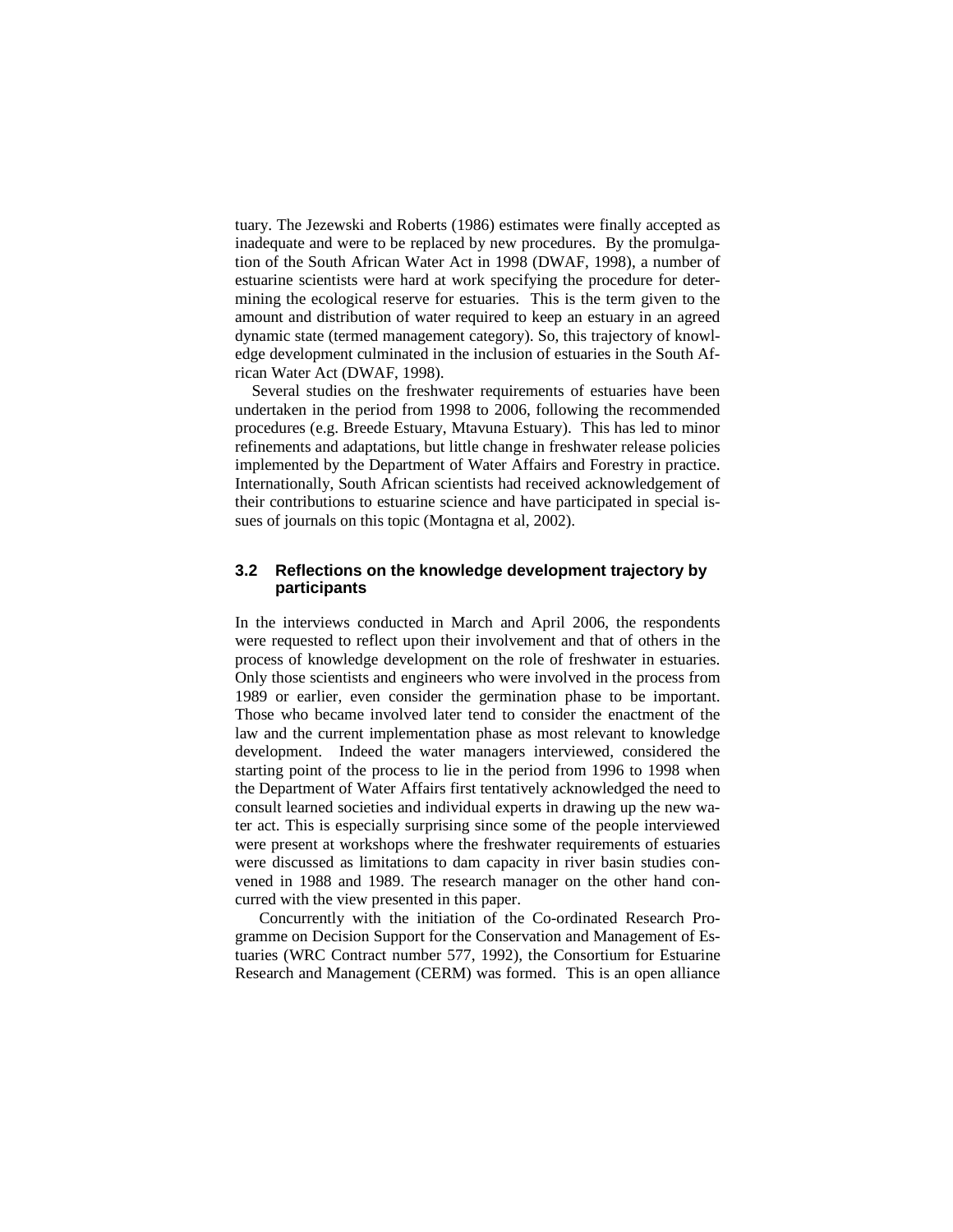of estuarine scientists, managers and coastal practitioners interested in the conservation and management of estuaries. The research manager and all scientists interviewed named the formation and regular annual to bi-annual meetings of this alliance as a major reason for the success in building a common knowledge basis. CERM provided the forum for disseminating new knowledge and receiving informed and directed comments. Consequently, the sharing of knowledge was enhanced and the quality of communication regarding the available knowledge improved. It is the opinion of the primary author, that personal communication between key scientists and high level managers within the Department of Water Affairs and Forestry were also instrumental in increasing the profile of CERM and enhancing the conviction that the opinions of this group of people could not long be ignored. Only, the research manager considers the influence of key individuals to have been relevant in the final acceptance of the knowledge held by the CERM members.

While the scientists interviewed considered the validity of their knowledge and argumentation to have eventually won the day in persuading the Department of Water Affairs and Forestry of the role of freshwater in estuaries and the need to include estuaries in the water law, both the water managers and the research manager stated in their interviews that it was the influence of two agents who were primarily responsible for this. These agents were members of the scientific community, but are not regarded as key scientists by the scientists themselves. One was employed by another government department and the other was elected to act as a representative of a learned society in dealing with DWAF. Their key roles are underacknowledged by the scientific community.

No one mentioned the change of the socio-institutional setting in South Africa from a politically oppressive, paternalistic, strongly hierarchical and technocratic regime (Rossouw & Wiseman, 2004) to a new democratic government as contributing to the willingness of the Department of Water Affairs and Forestry to adopt scientific knowledge and change the water law in the period from 1996 to 1998. This is clearly a major background driver.

With regard to the initial implementation phase, the efforts of a number of scientists in developing the procedures for implementation was recognized by all. All but one of the scientists interviewed expressed themselves satisfied with the process and the quality of the outcomes of the procedures for the ecological reserve determination. One scientist expressed doubts about the adequacy of the information base and about the tardiness of the Department of Water Affairs and Forestry in implementing the recommendations. In contrast, the water managers were concerned about the high costs, time consuming nature of the studies and the delay in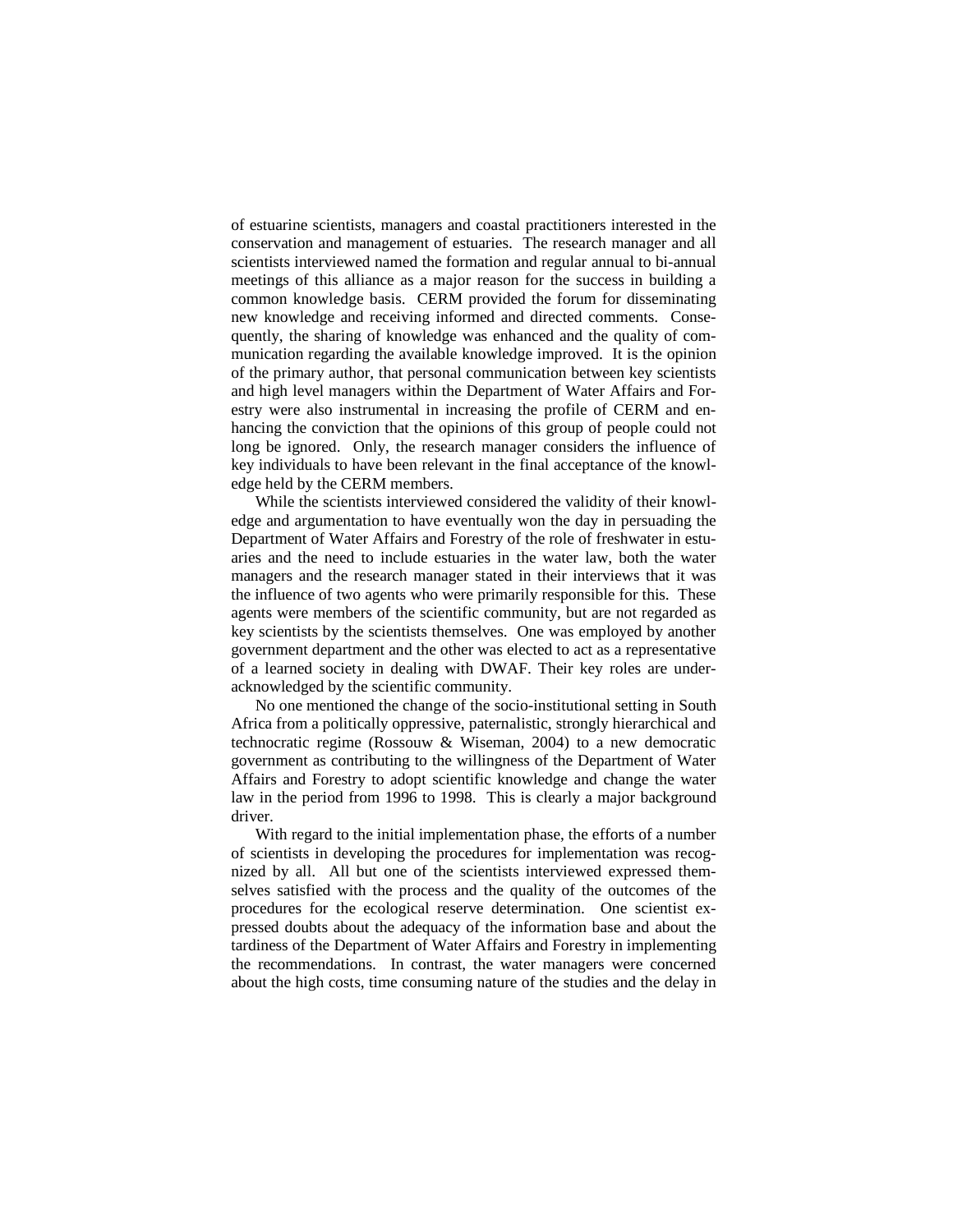receiving answers. They expressed concerns that these operational limitations to the process of setting an ecological reserve, could undermine the acceptance of the final result both within the Department of Water Affairs and Forestry and by the affected citizens.

The research manager expressed deep concern regarding the human capacity to conduct such studies both now and in the future. This is stretched to the limit at present and there is no pool of young estuarine scientists in training. In his opinion, this is the most significant threat to the continued use of existing knowledge and the development of new knowledge on the role of freshwater in estuaries.

# **4. Concluding remarks**

The historical analysis revealed that Jezewski and Roberts (1986) did not do justice to the available information, which already indicated (albeit in a non-integrated way) that their recommendations on the requirements of estuaries for freshwater were inadequate. We have demonstrate that the requisite scientific knowledge was present, but not integrated, ten years prior to the changes in the water law. However, it was only formalized in a manner accessible to water managers five to seven years thereafter. Still it was only utilized in an ad hoc fashion.

The supplementary information obtained from the interviews with individuals who participated in the knowledge generation process, indicated that there were additional factors that needed to be present before the appropriate knowledge could be adopted. We have established that the formation of the Consortium for Estuarine Research and Management played a role. This cohesive group developed and agreed upon methods for the determination of the freshwater requirements of estuaries. Key scientists promoted these methods amongst higher management echelons of the relevant government departments and individuals crossed institutional boundaries in translating and transferring this knowledge. Clearly, appropriate knowledge is necessary for adaptive policy processes to occur, but the roles of such groups and individuals cannot be ignored.

Similarly, the socio-institutional setting in which such knowledge transfer occurs deserves further attention.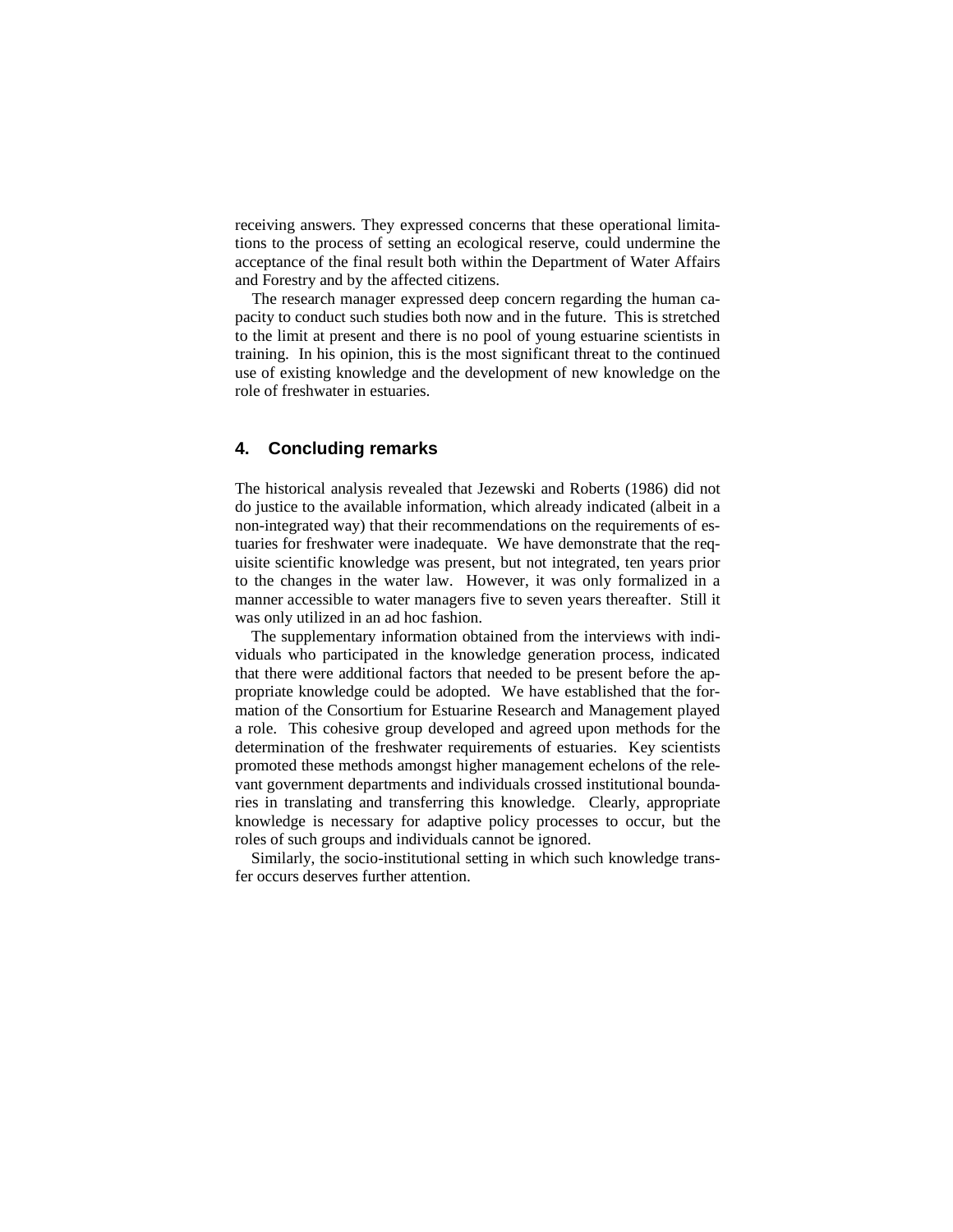### **Acknowledgements**

This research was conducted under the auspices of the Multi-Actor Systems Research Programme of the Delft University of Technology.

 Grateful thanks are extended to the South African research managers, scientists, and water managers who participated in the interviews. In addition, the long term commitment of the Water Research Commission to estuarine research deserves special mention.

# **References**

- Ackers P and White W R (1973). Sediment transport: New approach and analysis. Proc. ASCE, Journal of Hydraulics Division HY11.
- Allanson B R (1992). A summary of the findings of a number of workshops held at the July 1992 conference in Cape Town. South African Journal of Acquatic Sciences 18 (1/2); 112-115.
- Begg G M (1978). *The Estuaries of Natal*. Vol 41, Natal Town and Regional Planning Commission, Pietermaritzburg, South Africa. 657pp.
- Bobrow D B and Dryzek J S (1987). *Policy Analysis by Design*. Pittsburgh, University of Pittsburgh Press.
- Breen C M and Slinger J H (1995). Integrated research into estuarine management. *Water Science and Technology* **32**(5-6), p 79-86.
- Bruun P and Gerritsen F (1960). Stability of coastal inlets. North Holland Publishing Company, Amsterdam.
- Cameron W M and Pritchard D W (1963). Estuaries. In: *The Sea*, Vol 2, (ed.) M N Hill. Wiley, New York. 306-324.
- CSIR (1980). Effect of the proposed Hangklip Dam on Palmiet River Mouth. CSIR Report C/SEA 8048, Stellenbosch, South Africa. 26pp.
- Day J H (1981). *Estuarine Ecology with particular reference to southern Africa*. Balkema, Cape Town, South Africa. 411pp.
- DWA&F (1998). Water Act No. 36 of 1998. Department of Water Affairs and Forestry, Pretoria, South Africa.
- Dyer K R (1973). *Estuaries: A Physical Introduction*. John Wiley & Sons, London, UK. 140pp.
- Funtowicz S and Ravetz J R (1990): *Uncertainty and Quality in Science for Policy*, Kluwer, Dordrecht
- Heydorn A E F and Tinley K L (1980). Estuaries of the Cape Part I. Synopsis of the Cape Coast. Natural Features, Dynamics and Utilization. CSIR Research Report 380, Stellenbosch, South Africa. 97p.
- Jezewski W A & Roberts C P R (1986). Estuarine and lake freshwater requirements. Department of Water Affairs Technical Report TR129, Pretoria, South Africa. 22 pp.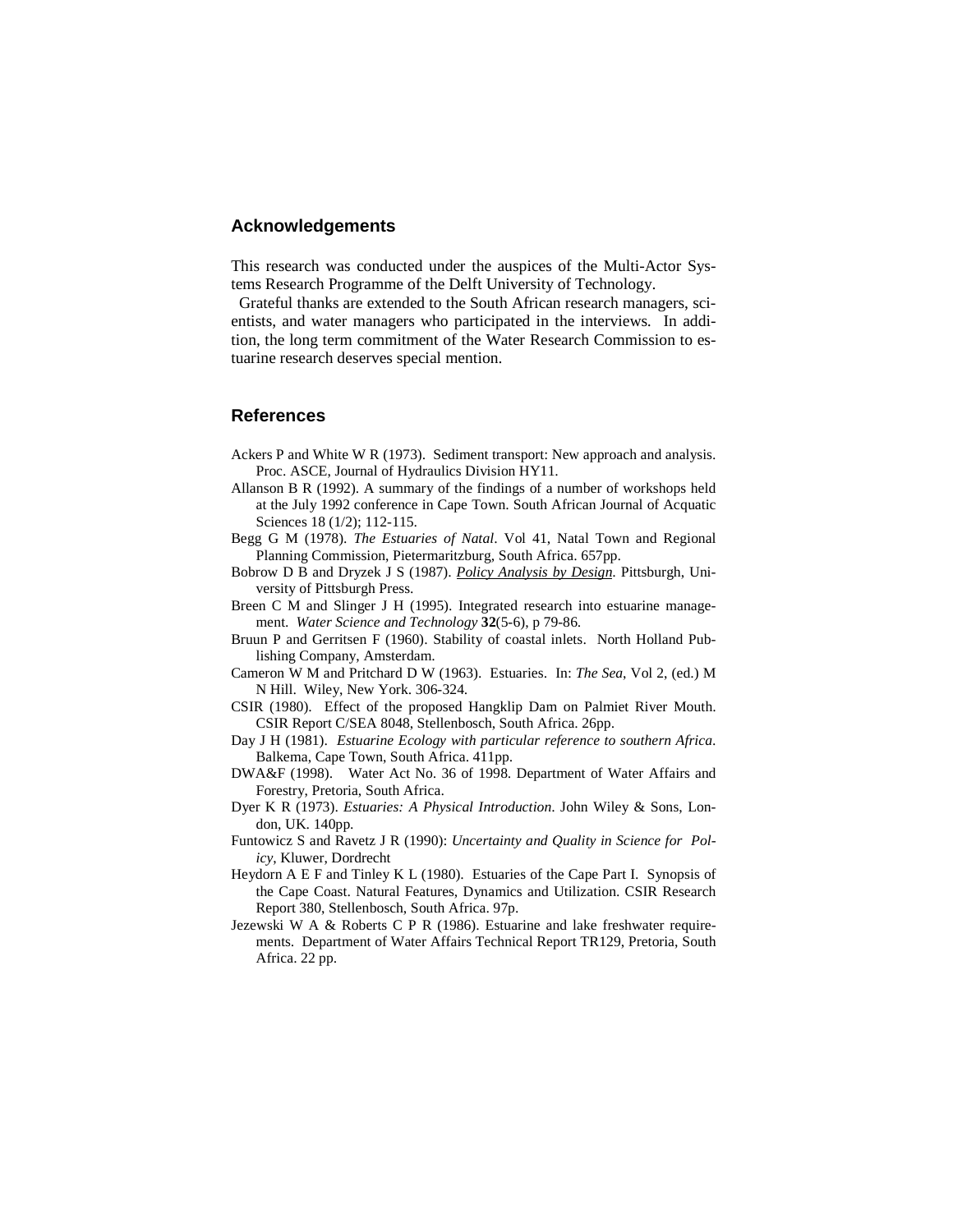- King J M and Tharme R E (1994). Assessment of the instream flow incremental methodology and initial development of alternative instream flow methodologies for South Africa. WRC Report No. 295/1/94. Water Research Commission, Pretoria. South Africa. 590pp
- King J., Louw D. (1998). Instream flow assessments for regulated rivers in South Africa using the Building Block Methodology " *Aquatic Ecosystem Health and Management* **1**(2): 109-124(16).
- Montagna P A, Alber M, Doering P and Connor M S (2002). Freshwater Inflow, Science and Policy, Management. Editorial. *Estuaries* **25**(6B). Special Issue on the Freshwater Requirements of Estuaries.
- O'Brien M P (1969). Equilibrium flow areas of inlets on sound coasts. Proc. AS-CE, Journal of the Waterways and Harbors Division, 95, WW1.
- Ravetz, J. R. (1997). ULYSSES Working paper, Darmstadt University of Technology.
- Reddering J S V (1988). Prediction of the effects of reduced River discharge on the estuaries of the south-eastern Cape Province, South Africa. *South African Journal of Science* **84**, 726-730.
- Rossouw N and wiseman K (2004). Learning from the implementation of environmental public policy instruments after the first ten years of democracy in South Africa. *Impact Assessment and Project Appraisal*, **22**(20): 131-140.
- Slinger J H, Taljaard S & Largier J L (1994). Changes in estuarine water quality in response to a freshwater flow event. In: *Changes in Fluxes in Estuaries. Implications from Science to Management*. (ed) K R Dyer & R J Orth: 51-56.
- Slinger J H (1996). Decision support for the Conservation and Management of Estuaries. Final report of the Predictive Capability Sub-Project of the Coordinated Research Programme. WRC Report No. 577/2/00. Water Research Commission, Pretoria, South Africa. 136 pp.
- Tharme R E, King.J, Louw D (1998). Development of the Building Block Methodology for Instream Flow Assessments, and Supporting Research Water Research Commission, Pretoria, South Africa.
- Weiss, C. (1979). The Many Meanings of Research Utilization *Public Administration Review* **39**(5): 426-431.
- Whitfield A K and Bruton M N (1989). Some biological implications of reduced fresh water inflow into eastern Cape estuaries: a preliminary assessment. *South African Journal of Science* **85**, 691-694.
- Whitfield A K and Wooldridge T H (1994). Changes in freshwater supplies to southern African estuaries: some theoretical and practical considerations. In: *Changes in Fluxes in Estuaries. Implications from Science to Management*. (ed) K R Dyer & R J Orth: 41-50
- Whitfield A K and O'Keeffe J (1995). Proceedings of the workshop on Methods for the assessment of the freshwater requirements of estuaries and rivers. October 1995. Grahamstown, South Africa.
- Whitfield A K (2000). Available scientific information on individual South African estuarine systems. WRC Report 577/3/00. Water Research Commission, Pretoria, South Africa. 217pp.